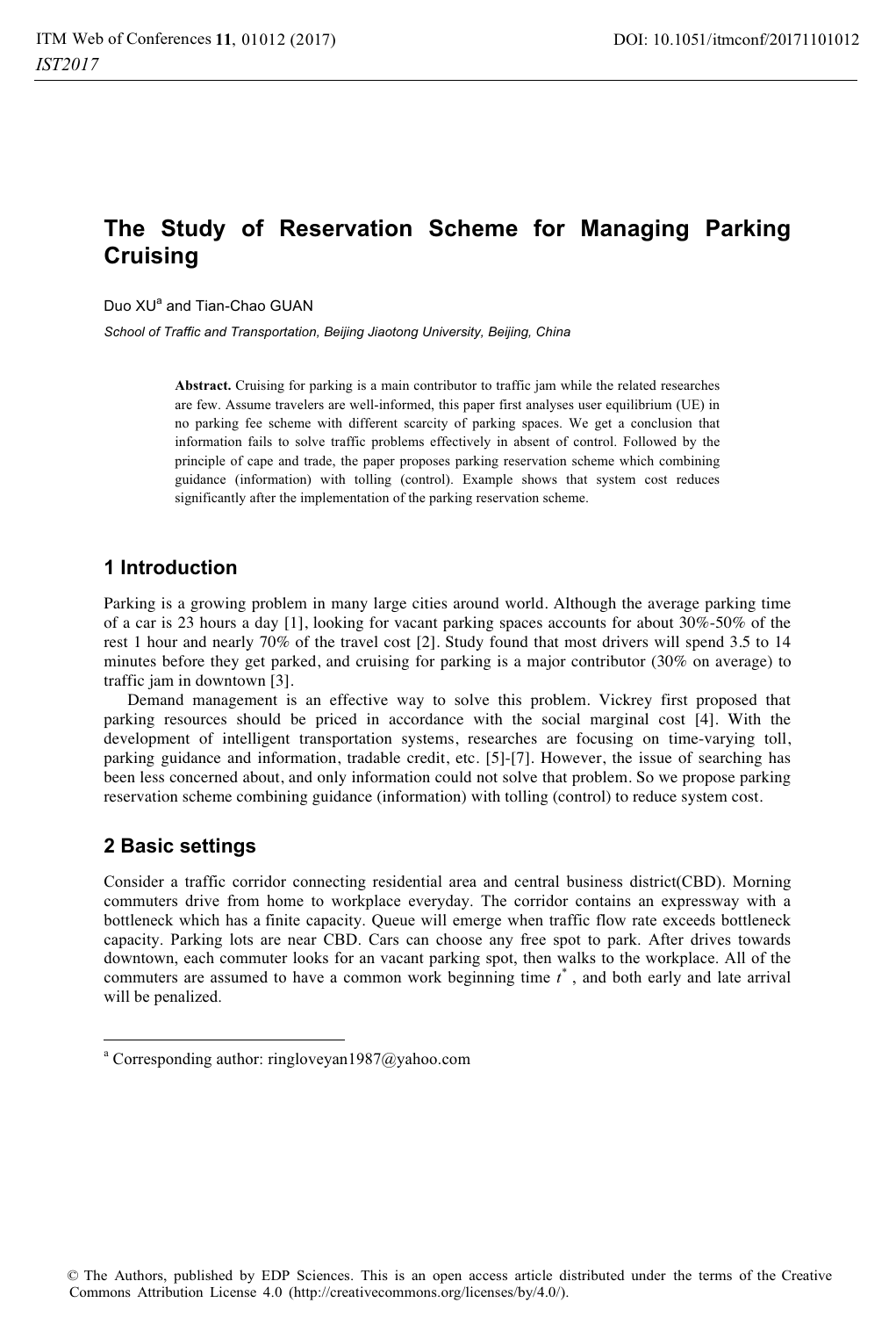The general cost of each traveler contains travel cost, searching cost and schedule delay cost. All commuters experience the same time on driving over the expressway and walking to the workplace. For simplicity, we ignore the free flow commute time and walk time [8].

Denote  $T(t)$  be the travel time (the queuing time only).  $T(t) = q(t)/s$ , where  $q(t)$  is the queue length at the bottleneck at time *t*, and *s* is the capacity of the bottleneck. The change of the queue can be express as

$$
\frac{dq(t)}{dt} = \begin{cases} r(t) - s, r(t) > s \text{ or } q(t) > 0\\ 0, r(t) \le s \text{ and } q(t) = 0 \end{cases}
$$
(1)

Where  $r(t)$  is the arriving rate of the traffic flow at bottleneck at time *t* (also can be seen as departure time). The queue will develop when traffic flow rate exceeds bottleneck capacity. Let *α* be the value of time of commuters. The travel cost of the commuter who departs at time *t* is

$$
C_{q}(t) = \alpha T(t) \tag{2}
$$

Set the total number of parking spots is  $k$  and the total number of commuters is  $N$ .  $n(t)$  is the occupied parking spots at time *t*, which satisfies  $n(t) \leq N \leq k$ . The probability that a randomly sampled spot is free is given by  $[k - n(t)]/k$  [8]. Assume that a driver who checks whether or not a spot is free incurs a time cost  $\lambda$ , the expect time he will spend to get a free spot is  $\lambda k / [k - n(t)]$ . Therefore the expect searching cost to an individual is

$$
C_s(t) = \frac{\alpha \lambda k}{k - n(t)}
$$
\n(3)

Let the β and γ be the marginal cost of early arrival and late arrival respectively, where  $\gamma > \alpha > \beta$ . The schedule delay cost of the driver who departs at time *t* is given by

$$
C_{d}(t) = \beta \max\{0, t^{*} - t - T(t)\} + \gamma \max\{0, T(t) + t - t^{*}\}\tag{4}
$$

Denote  $p(t)$  be the parking fee of the parking lot near CBD at time  $t$ . The generalized travel cost of the travelers who depart at *t* is given by

$$
C(t) = Cq(t) + Cs(t + T(t)) + Cd(t) + p(t + T(t))
$$
\n(5)

### **3 User equilibrium without parking fee**

We suppose travelers are aware of parking information at any time via either online information system or sufficient experience. We first study on travelers' parking behaviors and corresponding parking flow pattern under no parking fee scheme. We define user equilibrium as, 1. All travelers' generalized travel costs are same. 2. No traveler can unilaterally change his parking choice and/or departure time choices to reduce his generalized travel cost.

#### **3.1 Equilibrium analysis**

Travelers are trying to minimize their cost. Let  $t<sub>e</sub>$  and  $t<sub>s</sub>$  be the departure time of the first and the last traveler. The first and the last traveler will not encounter queuing [9]. We assume that each of the searching cost and the queuing cost accounts for a certain part of the equilibrium cost. Therefore, the bottleneck will be at fully service capacity during the entire departure period which can be given as

$$
t_{\rm e^-} t_{\rm s} = N/s \tag{6}
$$

The cost of the first and the last traveler, as well as the traveler without schedule delay are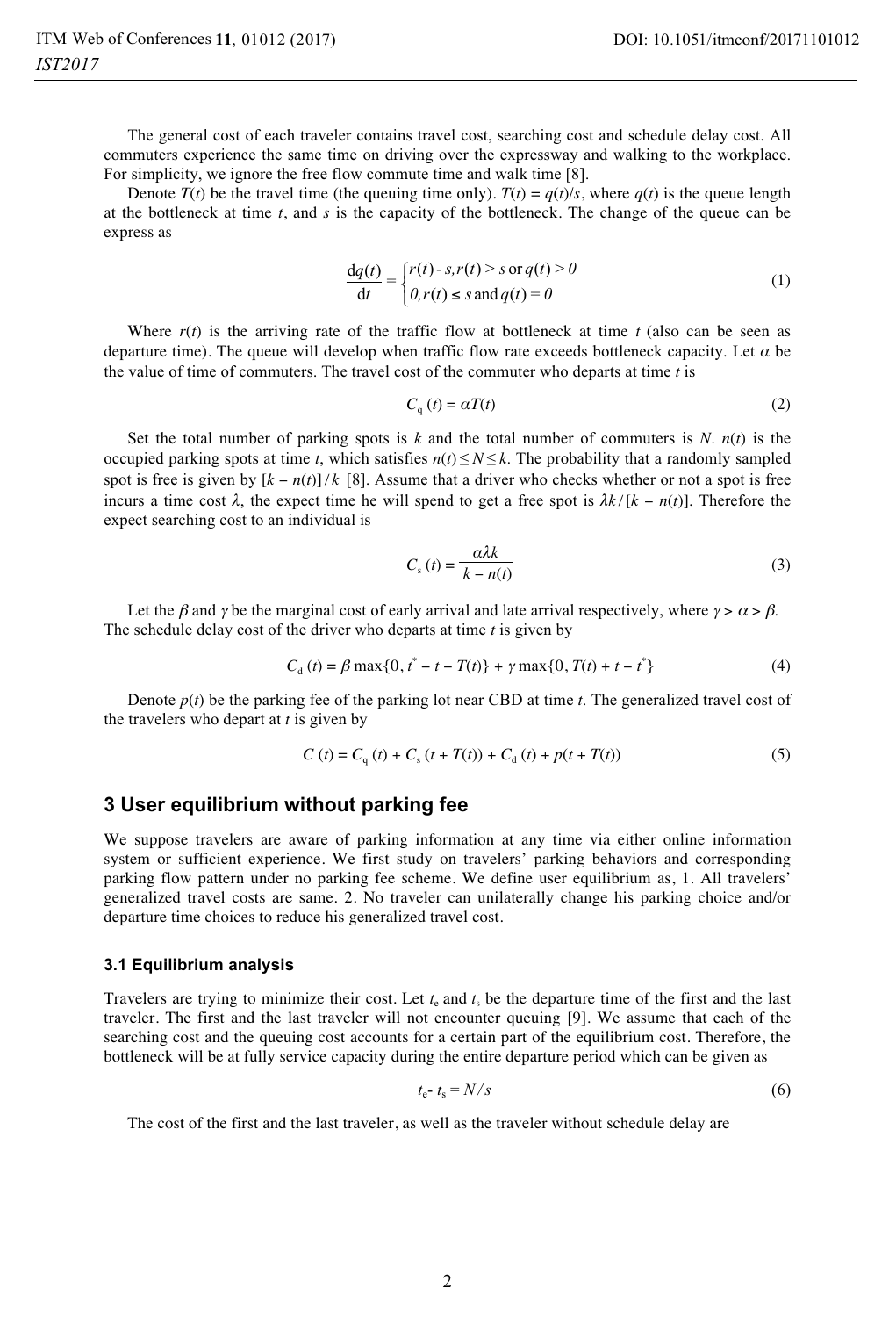$$
C(t_s) = \beta (t^* - t_s - \lambda) + \alpha \lambda \tag{7}
$$

$$
C(t_e) = \gamma (t_e + \frac{\lambda k}{k - N + 1} - t^*) + \frac{\alpha \lambda k}{k - N + 1}
$$
 (8)

$$
C(tn) = \alpha(t* - tn)
$$
\n(9)

Where  $t_n$  is the departing time of the traveler without schedule delay. Denote  $\pi$  is the equilibrium cost.

$$
t_{\rm s} = t^* + \frac{\alpha - \beta}{\beta} \lambda - \frac{\pi}{\beta} \tag{10}
$$

$$
t_{\mathsf{e}} = t^* + \frac{\pi}{\gamma} - \frac{\alpha + \gamma}{\gamma} \frac{\lambda k}{k - N + 1} \tag{11}
$$

$$
t_{\rm n} = t^* - \frac{\pi}{\alpha} \tag{12}
$$

Combine (10) and (11) with (6), the equilibrium cost is

$$
\pi = \frac{\beta \gamma}{\beta + \gamma} \frac{N}{s} + \frac{\beta (\alpha + \gamma)}{\beta + \gamma} \frac{\lambda k}{k - N + 1} + \frac{\gamma (\alpha - \beta)}{\beta + \gamma} \lambda
$$
\n(13)

Accroding to (5), the queuing time is

$$
T(t) = \begin{cases} \frac{\pi - \beta(t^* - t)}{\alpha - \beta} - \frac{\lambda k}{k - (t - t_s)s + 1} & t_s \le t \le t_n \\ \frac{\pi - \gamma(t - t^*)}{\alpha - \beta} - \frac{\lambda k}{k - (t - t_s)s + 1} & t_n \le t \le t_e \end{cases}
$$
(14)

Combine (14) with (1), the departing rate of the travelers is given by

$$
r(t) = \begin{cases} \frac{\alpha s}{\alpha - \beta} - \frac{\lambda k s^2}{\left[k - (t - t_s)s + 1\right]^2} & t_s \le t \le t_n\\ \frac{\alpha s}{\alpha + \gamma} - \frac{\lambda k s^2}{\left[k - (t - t_s)s + 1\right]^2} & t_n \le t \le t_c \end{cases}
$$
(15)

#### **3.2 Case study**

In this subsection, we provide an example to illustrate commuters' travelling behavior and parking distribution under the influences of queuing cost and searching cost. Assuming the work beginning time is 9:00 and the total number of commuters *N* is 1000. Bottleneck capacity is 2000 per hour. The value of unit travel time  $\alpha$  and the marginal schedule delay cost  $\beta$  and  $\gamma$  is 40 per hour, 20 per hour and 80 per hour, respectively. Searching time  $\lambda$  is set as 0.005 hour [10]. To reveal the characteristics of the system under different searching costs, we set the total number of parking spots *k* as a variable.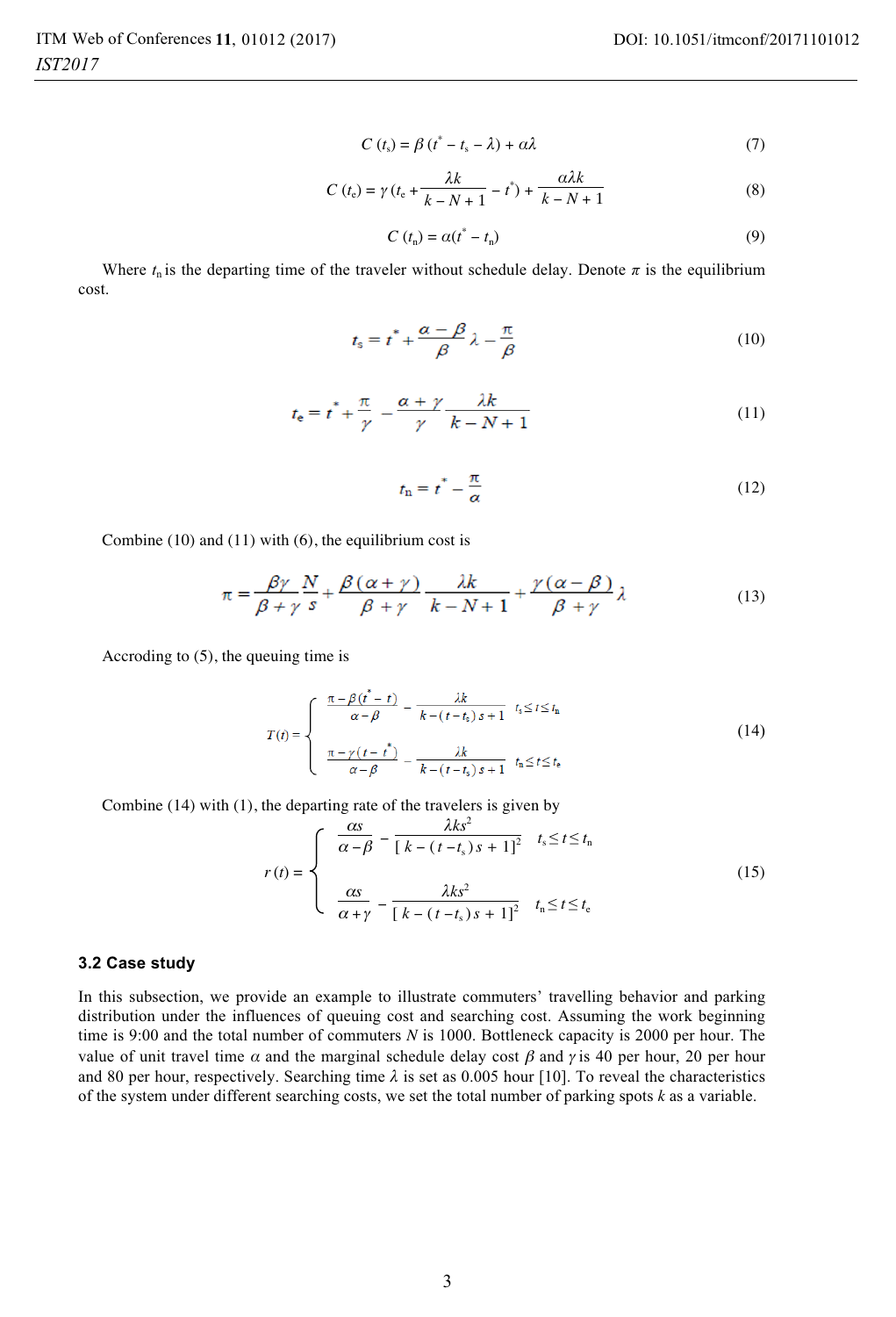Figure.1 depicts the searching cost of the last traveler  $(C_s$  ( $t_e$ ) =  $\alpha \lambda k / (k - N + 1)$ ) with different occupancy rate  $(N/k)$ . When the parking spaces are adequate (parking occupancy rate is lower than 0.8), searching cost is low, and its growth trend is slow. In contrast, the searching cost grows rapidly.



**Figure 1.** The relationship between occupancy rate and searching cost

In this example, the maximum parking occupancy rate that satisfies late arrivals is 0.94. Accroding to (15), the departure rate of early arrivals is greater than bottleneck capacity, the queue is accumlating and the travel time is on the rise. On the opposite, the departure rate of late arrivals is less than bottleneck capacity, the queue is dissipating and the travel time is declining.

 Figure 2 shows the cumulative number of departure and arrival in the condition of parking spaces are adequate( $N/k \rightarrow 0$ , black dotted line) and inadequate( $N/k = 0.94$ , blue solid line), respectively. The ordinate represents the number of trips while the abscissa represents the time ( 30 to 65 represents 8: 30 to 9: 05). Points *A2* and *B2* are the traveler who arrives on time in both cases. Curve *A1A2* and line *B1B2* characterize the departure rate of the early traveler while curve *A2A3* and line *B2B3* depict the departure rate of the late traveler. Line *A1A3* and *B1B3* are the bottleneck capacity. The difference between curves *A1A2A3* and *B1B2B3* in vertical is the queue length at the bottleneck and the difference in the horizontal is queuing time.



**Figure 2.** The departure (arrival) cumulative number and the queue length (queuing time) of in two cases

As can be easily seen, with the increase of the scarcity of parking spaces, 1. All the travelers depart earlier. The number of early arrivals increases while the number of late arrivals decreases. 2. The departure rate is on decreasing trend as the number of occupied parking spots increasing, and declines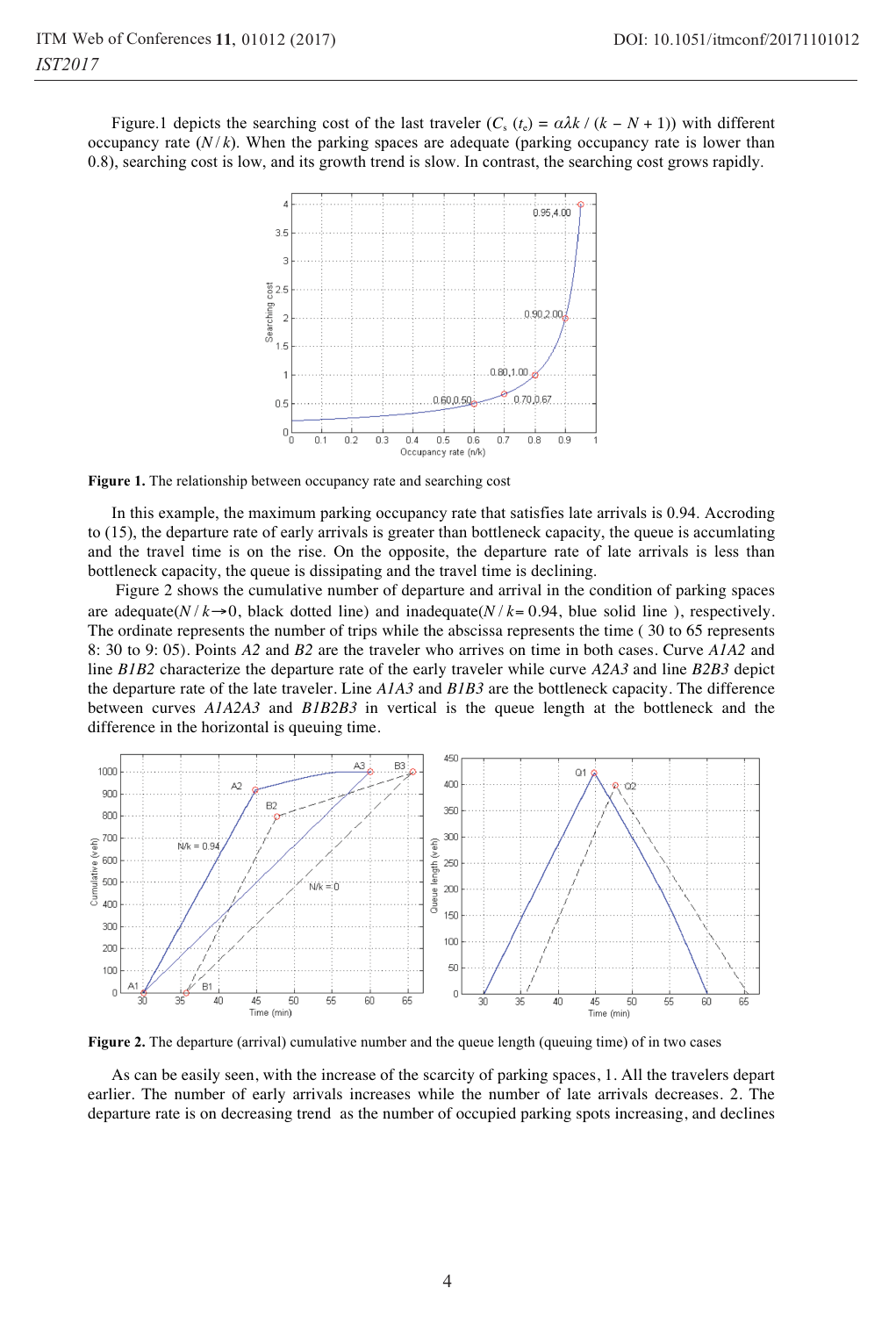to zero when the parking lot approaches the full amount. 3. The maximum queuing length and the maximum queuing time at the bottleneck raises because of the more concentrated departing.

Figure 3 shows the departure time of the first (black solid line) and the last (blue solid line) traveler as well as the traveler with no schedule delay (red solid line) when *N* / *k* changes from 0 to 0.94. As we can see, 1. Three departure times change in a small range when *N* / *k* is lower than 0.8 and move ahead obviously when  $N/k$  is close to 0.94. It indicates the more scarce parking spaces are, the greater it impacts to travelers' departure time. 2. The departure time of the traveler with no schedule delay moves slowly compare with the first and the last traveler both. It reflects the departing order of that traveler is increasing when  $N/k$  grows.



**Figure 3.** Departure time of the first (on time/ last) traveler in different *N* / *k*

### **4 System optimum in parking reservation scheme**

Through subsection 3.4, we get the conclusion that travelers' behavior is affected by the scarcity of the parking spaces. The deadweight loss which contains queuing cost and searching cost grows obviously when commuters number is near to the number of spots in parking lot.

Tolling is an effective way to control the parking demand and distribution as well as minimizes the deadweight loss.Early researchs used to save the system cost by converting a portion of deadweight loss to the income of the parking lot through tolling, but they do not reduce the travelers' cost. Accroding to (3), searching cost becomes the main contributor as the parking lot is scarce which is consistent with the reality. Therefore, to further eliminate the searching cost so as to reduce the equilibrium cost is the goal of the traffic manager.

Parking reservation scheme, which establish a one-to-one link between parkers and parking spots before a trip, can effectively eliminates searching by avoiding the mutual influence among parkers. Reservations can also be designed according to the bottleneck capacity constraint so as to eliminate queuing [8].

The object of the system is on the premise of minimize travelers' equilibrium cost, parking managers should increase parking fees as much as possible.

$$
\begin{aligned}\n\text{(U)} \quad \min.C(t) & \text{(16)} \\
\text{s.t. } t \ge 0 & \text{(L)} \quad \max.p(t + T(t)) & \text{(17)}\n\end{aligned}
$$

s.t.  $t > 0$ 

The equilibrium cost and the optimal parking fees are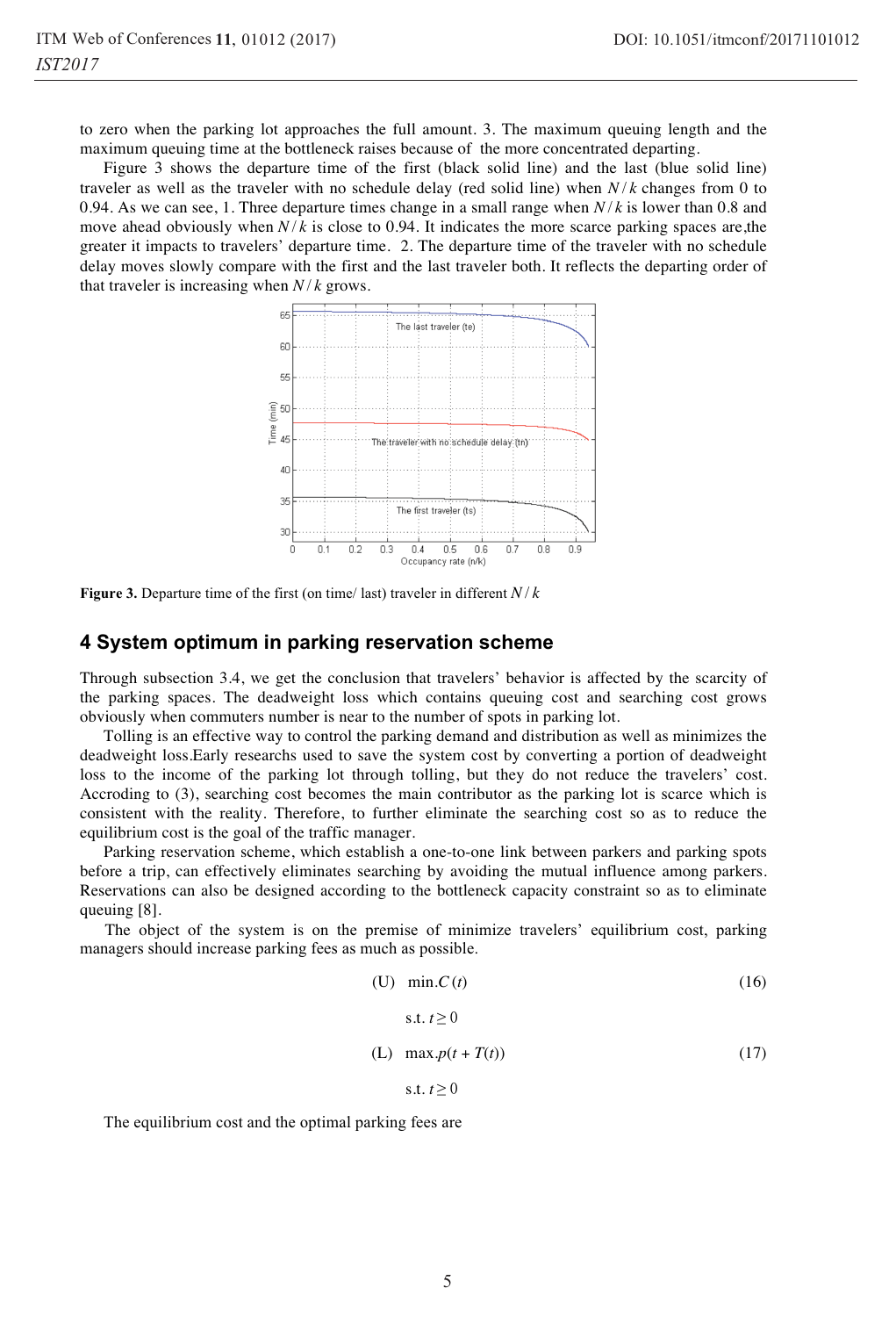$$
\pi = \frac{\beta \gamma}{\beta + \gamma} \frac{N}{s} + \alpha \lambda \tag{18}
$$

$$
p(t) = \begin{cases} \frac{\beta \gamma}{\beta + \gamma} \frac{N}{s} + \alpha \lambda - \beta (t^* - t) & t_s \le t \le t^* \\ \frac{\beta \gamma}{\beta + \gamma} \frac{N}{s} + \alpha \lambda - \gamma (t - t^*) & t^* \le t \le t_c \end{cases}
$$
(19)

Follow the example from the previous section. Let  $N / k$  equals to 0.94. We can see travelers' behavior before and after the implementation of parking reservation scheme from Figure 4.



**Figure 4.** The cumulative number of departure and arrival in schemes

Compare with the no parking fees scheme, all travelers in parking reservation scheme can depart later on different extend. The equilibrium travel cost is decreased from 10.02 to 8.20, reduced by 18.16%. Parking fees is 4.10 per capita, and accounts for a half of the total cost. Because of the income of the parking fees, the system cost is 5.10, reduced by 59.08%.

## **Conclusion**

In this paper, we analyze the process of how morning commuters choose their departure time under UE condition as well as how the searching cost influences their behavior and contributes to larger deadweight loss. Through an example, we found the system performance in parking reservation scheme is prior to in no parking fee scheme due to the significant reduction of both the cost of user and the deadweight loss of system.

### **References**

- 1. Z. Qian, F. E. Zhang, Transportation Research Part A, **45 (9)**, 861-879 (2011)
- 2. R. Arnott, J. Rowse, Journal of Urban Economics, **45**, 97-124 (1999)
- 3. D. Shoup, *The high cost of free parking* (American Planning Association, 2005)
- 4. W. S. Vickrey, American Economic Review, **59 (2)**, 251-261 (1969)
- 5. H. Yang, X. Wang, Transportation Research Part B, **45 (3)**, 580-594 (2011)
- 6. Z. Qian, R. Rajagopal, Procedia Social and Behavioral Sciences, **80**, 779-805 (2013)
- 7. G. S. Muller, M. Xu, Transport Reviews, **34 (2)** , 128-149 (2014)
- 8. W. Liu, H. Yang, Y. F. Yin, Transportation Research Part C, **44**, 185-201 (2014)